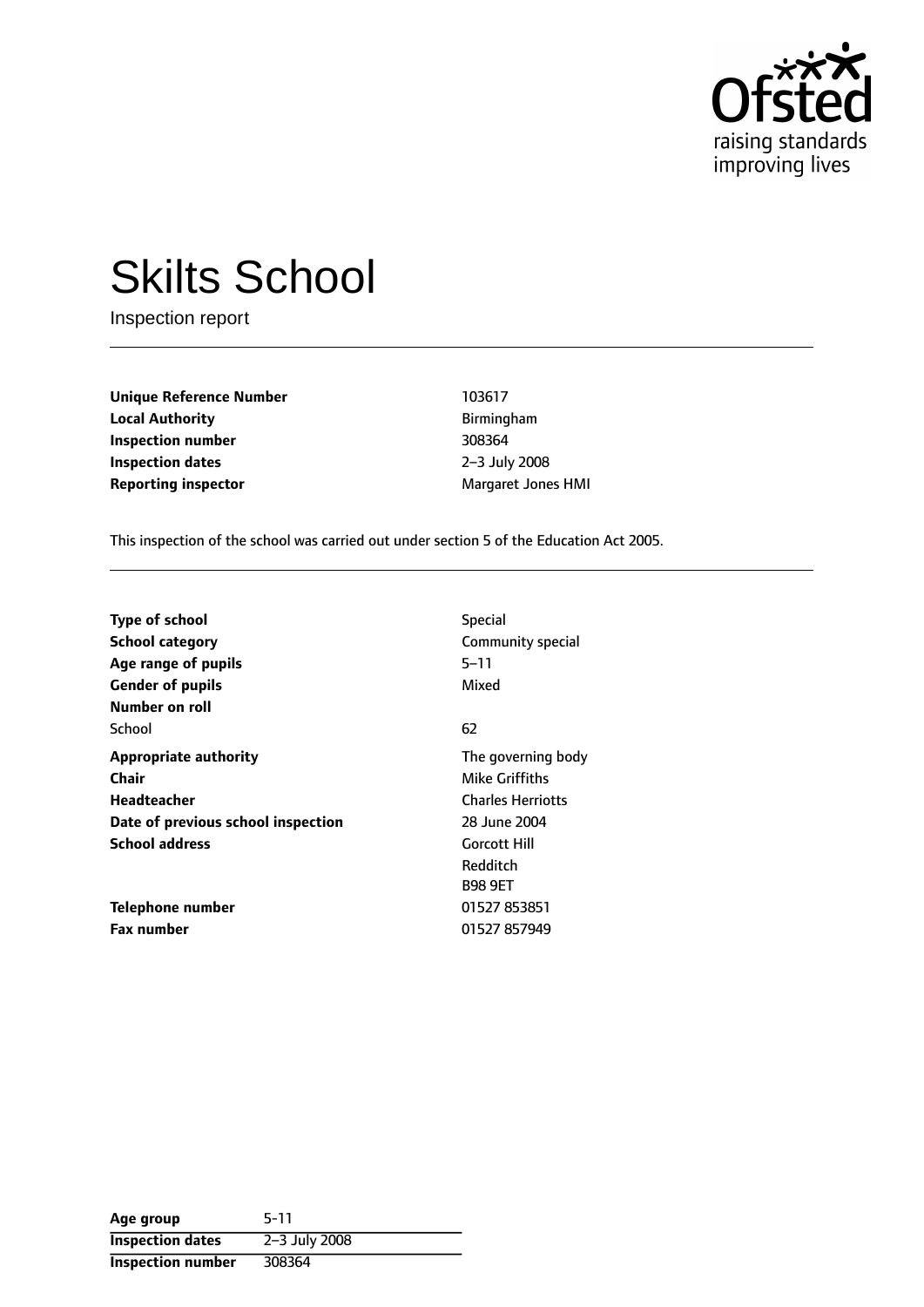.

© Crown copyright 2008

#### Website: www.ofsted.gov.uk

This document may be reproduced in whole or in part for non-commercial educational purposes, provided that the information quoted is reproduced without adaptation and the source and date of publication are stated.

Further copies of this report are obtainable from the school. Under the Education Act 2005, the school must provide a copy of this report free of charge to certain categories of people. A charge not exceeding the full cost of reproduction may be made for any other copies supplied.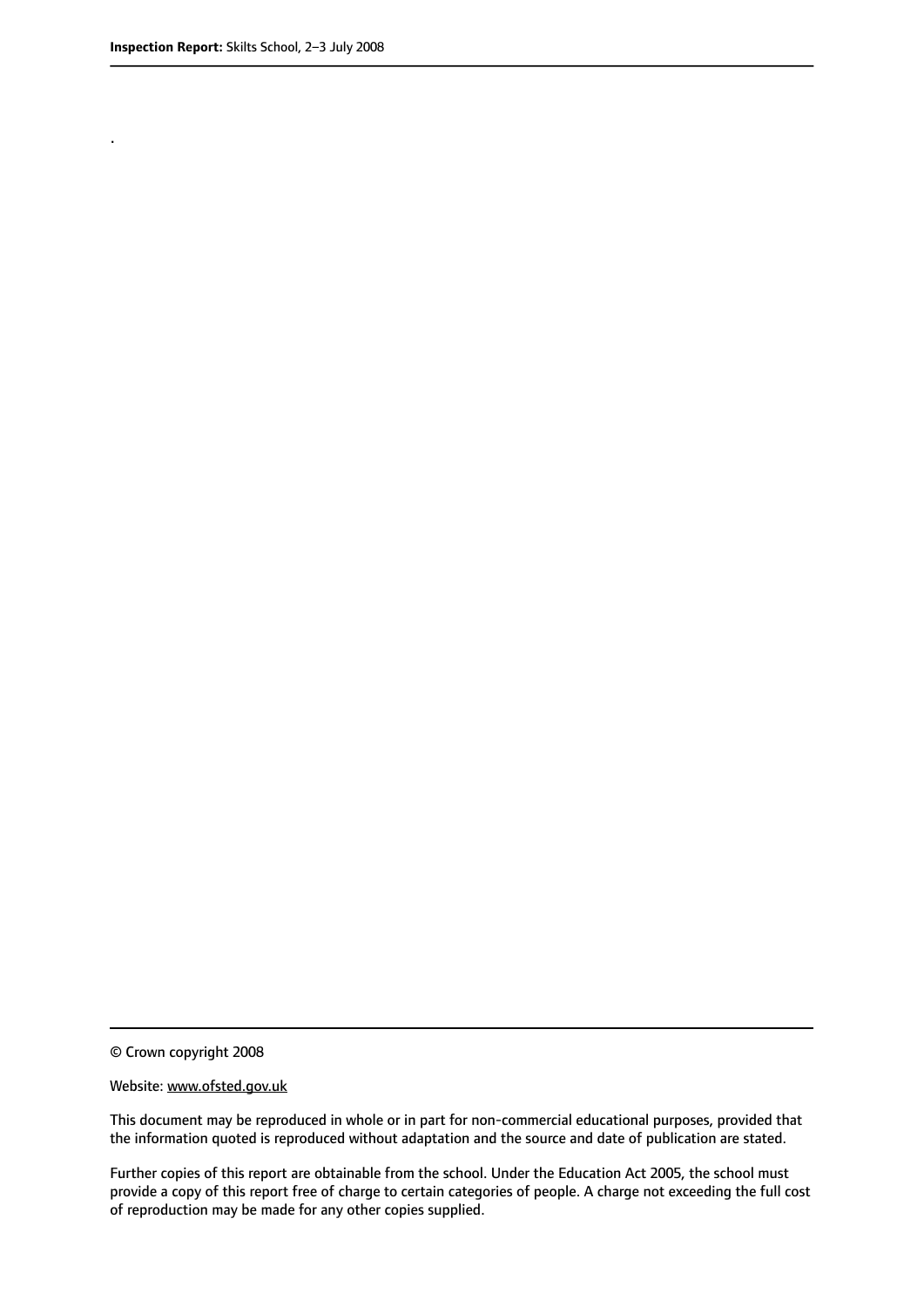# **Introduction**

The inspection was carried out by one of Her Majesty's Inspectors of Schools.

## **Description of the school**

Skilts is a residential special school for boys who have social, emotional and behavioural difficulties. It offers day and part-time boarding provision. Currently, half the pupils use the residential facilities as part of their school week. An increasing number of boys, over half, are admitted with more complex medical conditions, such as autistic spectrum disorder, than was the case at the previous inspection. All pupils have a statement of special educational needs. Attainment on entry to the school is well below the national average because of the nature of the pupils' learning difficulties and/or disabilities and gaps in their education. Most of the pupils are eligible for free school meals, and 40% are from minority ethnic backgrounds. The school has achieved a number of awards including Investor in People and the Healthy Schools award.

## **Key for inspection grades**

| Outstanding  |
|--------------|
| Good         |
| Satisfactory |
| Inadequate   |
|              |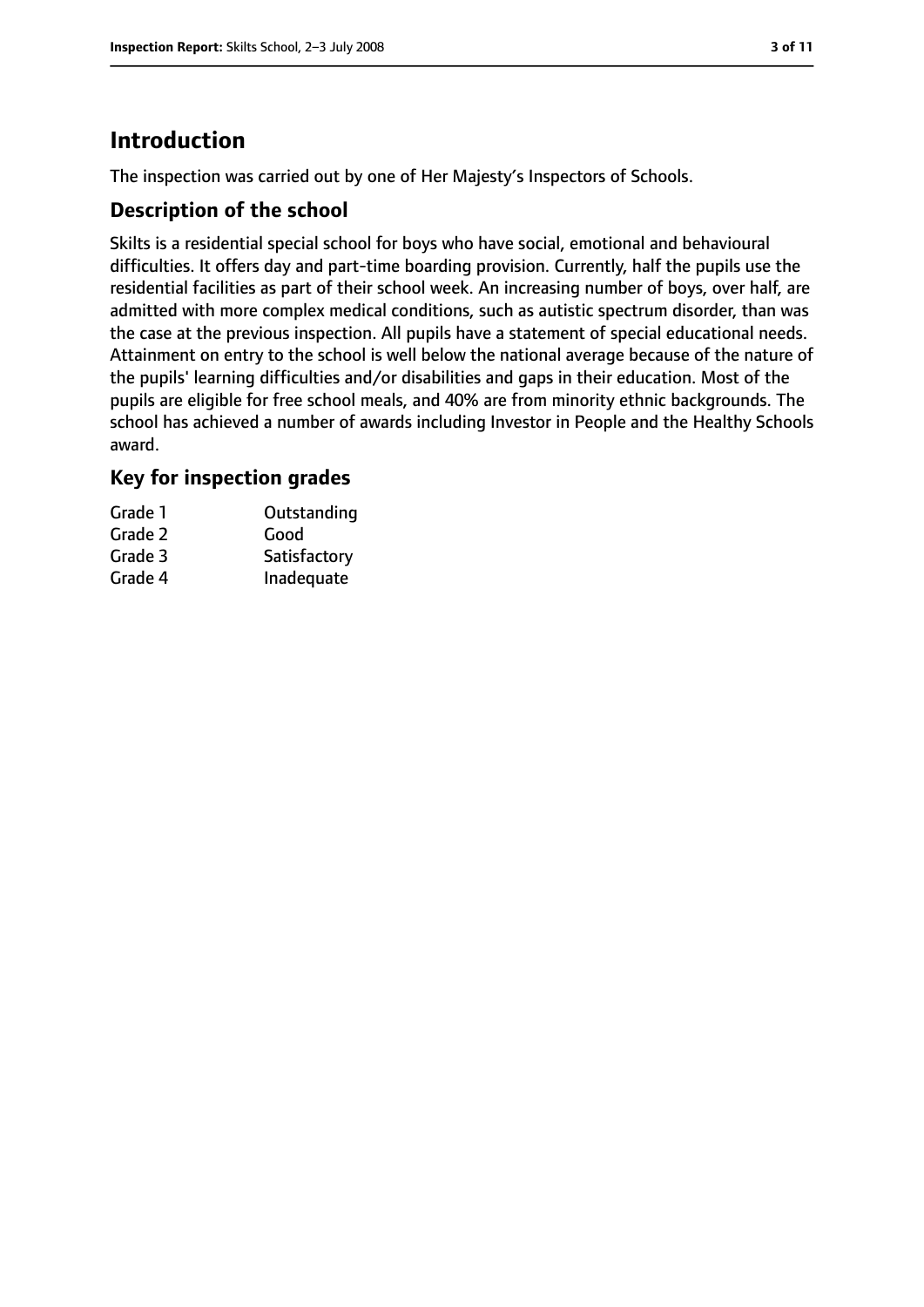## **Overall effectiveness of the school**

#### **Grade: 3**

This is a satisfactory school which is improving rapidly and has a good capacity to improve further. Pupils are happy, enthusiastic and eager to participate. The school does well to create a haven where pupils can enjoy themselves and learn, and the outstanding residential provision plays a full part. Pupils are keen to say that they feel safe in school, and are very well looked after. Parents agree, and typical comments include 'its like one big family' and 'the school makes the boys feel like members of a community'.

Personal development is good. Pupils behave well as a result of consistently applied behaviour management techniques and the high standard of care pupils receive from all members of staff. Pupils are tolerant of each other and there is a harmonious ethos. There are a few instances of bullying, but pupils regard these incidents as being dealt with well by staff. Pupils lead healthy lives and grow in confidence and self-esteem during their time in the school.

Progress across the school is satisfactory; although standards in tests are well below average because of the nature of the pupils' learning difficulties and the disrupted experience of education many of them have had. Systems are in place to monitor pupils' achievement. However, this is difficult because pupils join the school at different times and assessment is not always secure. Teachers ensure a calm and orderly working atmosphere in their classes. This is due to the very good relationships between pupils and adults . Pupils are keen to work and to do their best. There are strengths in teaching, particularly in the effective use of information and communication technology (ICT) and good classroom organisation. However, teachers do not always provide a wide enough range of work for the different abilities in their classes. The outstanding methods of some teachers in the use of drama techniques and high quality planning are not sufficiently shared across the whole staff. The curriculum is innovative and meets the needs of the pupils well. Good emphasis is placed on helping pupils to read and write and use numbers, and all pupils have a basic skills session every day. The curriculum is complemented by a wide range of creative, sporting and enrichment activities that help pupils to make up for some of the experiences they have missed in their previous education.

The school is very well led and managed by the headteacher, who has established a strong and supportive management team. The head of care is an integral and equal member of this team. Considerable change and improvement has shifted the school's focus onto raising standards and achievement, as well as delivering the highest possible levels of care.

## **Effectiveness of boarding provision**

#### **Grade: 1**

The quality of the residential provision wasfound to be outstanding in the last Ofsted inspection in March 2008. All the National Minimum Standards are met. An established team helps to ensure that children are guided and supported through their early education and residential experience. It has created a homely, happy environment where children feel safe and relaxed. Provision is consistently excellent, in terms of recording systems and the care given to children. The two minor recommendations raised at the last inspection have been met despite the short time period between the last care inspection and this whole school inspection.

The residential provision actively supports pupils' achievements. Links between the experiences of resident and non-resident boys are very good because of the house system, where all the boys begin the school day and eat their lunches in their respective houses together. There are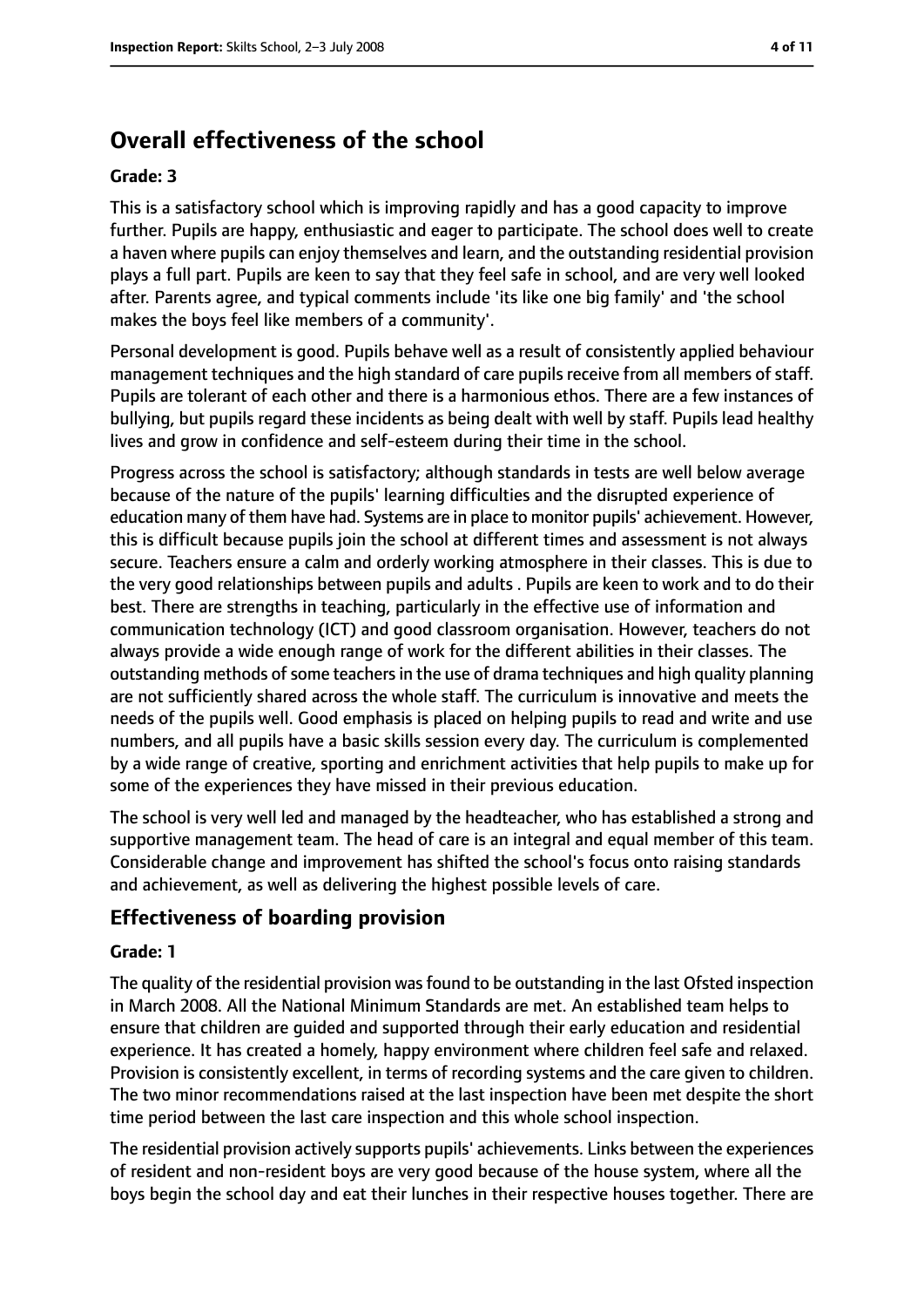good curricular links between the residential provision and the school, for example joint work to prevent bullying and book bags to encourage regular reading. Through their house meetings and the school council, the boys play an active part in the school community and feel that their opinions are taken into account.

## **What the school should do to improve further**

- ■
- Raise standards, particularly in English and mathematics, by ensuring that teachers always provide a range of work to meet the varying abilities of pupils in their classes.
- Share best practice to improve the quality of teaching.
- Improve the accuracy of assessment data and its use in tracking pupils' progress.

A small proportion of the schools whose overall effectiveness is judged satisfactory but which have areas of underperformance will receive a monitoring visit by an Ofsted inspector before their next section 5 inspection.

## **Achievement and standards**

#### **Grade: 3**

Achievement is satisfactory across the core curriculum of English, mathematics, science and ICT, where pupils make steady progress from very low starting points. Satisfactory teaching enables pupils to make similar rates of progress across other subjects, although this is not tracked as well. Baseline assessment, carried out when pupils enter the school, means that realistic targets are set for pupils' progress in academic subjects and personal development. Pupils are making good progress in reading and developing basic skills in ICT because of a whole school approach. The pupils who have additional learning needs have increased their progress following effective individual intervention to help their literacy and numeracy skills. The school analyses the results of different groups of pupils over time and has found that pupils from minority ethnic backgrounds achieve as well as, and sometimes better than, other pupils.

## **Personal development and well-being**

#### **Grade: 2**

Pupils behave well because of the behaviour management approaches implemented by the staff and there have been no exclusions this year. Pupils enjoy their lessons and are keen to participate and learn. They appreciate what the school is doing to help them, and in turn are sometimes able to support each other. Attendance is satisfactory when measured against national norms but this represents an enormous improvement for some pupils who were previously school refusers. Pupils feel safe around school and know who to go to for help. They say that bullying is taken seriously and dealt with quickly. Pupils have good knowledge and understanding of how to keep fit and healthy and all go swimming every week. Through house meetings and the school council pupils feel their views are listened to and they have a part to play in running the school community. The spiritual, moral, social and cultural development of pupils is good because they are given opportunities to explore the world and their own identities. For example, pupils have made video clips of themselves talking about things that are precious to them, and through the work of a visiting artist they have been exploring the concept of homes and housing. Preparation for future economic well-being is satisfactory but pupils are not involved in many enterprising or financial activities, and this area could be developed further.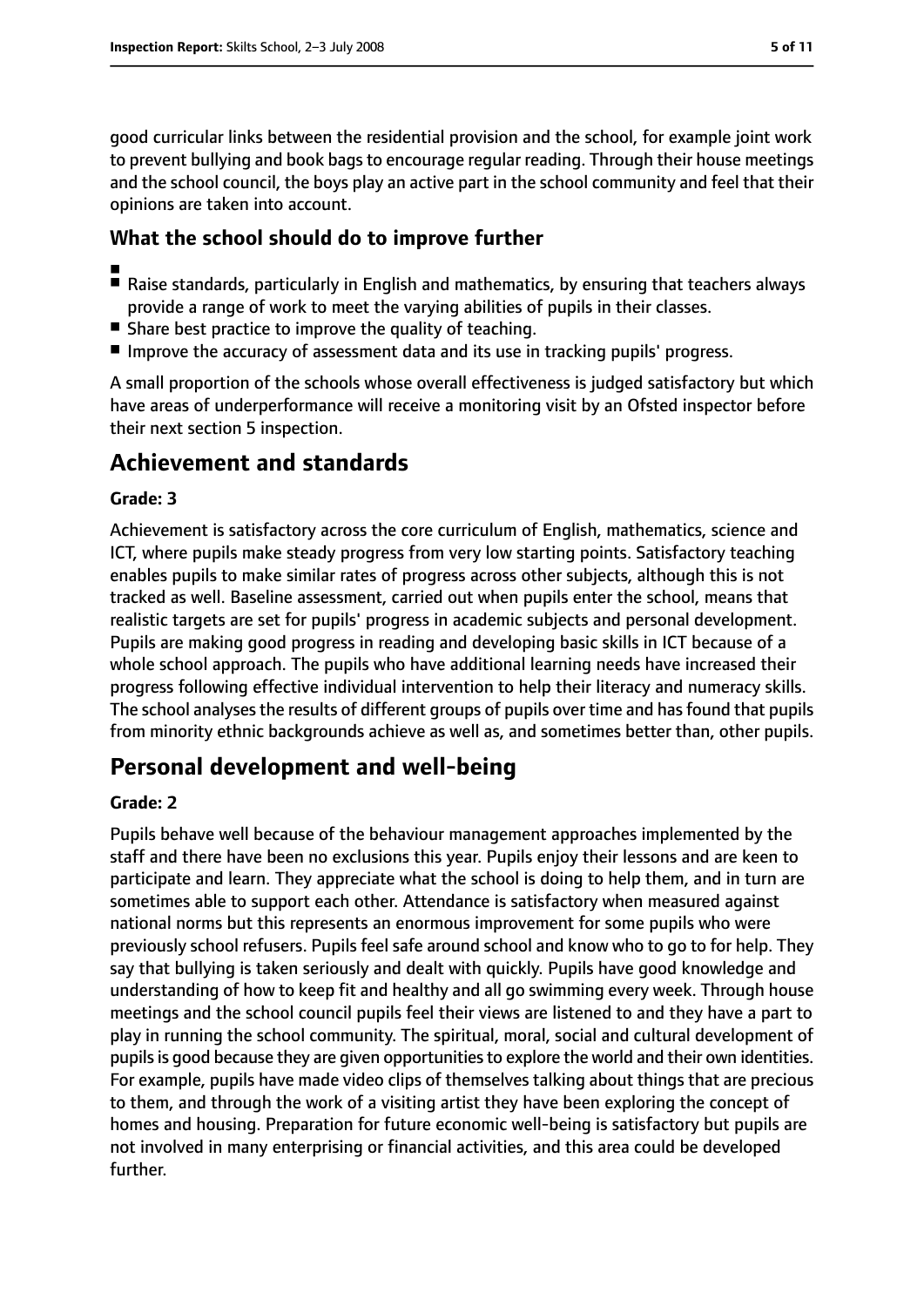# **Quality of provision**

## **Teaching and learning**

#### **Grade: 3**

Teachers manage behaviour well through positive reinforcement with very effective use of praise and encouragement. Teaching assistants provide skilled and effective support for pupils' learning. However, the assessment of individual needs is not always accurate or sufficiently well used in lesson planning. This means that pupils are not always set tasks in line with their particular abilities, and those of higher ability are not sufficiently challenged. The accuracy of assessment is improving but comparison of levels with other schools has yet to take place. Occasionally, lesson activities are too long for the concentration spans of the pupils and there is a lack of opportunity for independent learning. Teachers use ICT very effectively to engage and involve pupils in their learning. For example, in a Years 3 and 4 numeracy lesson, video clips of the pupils themselves learning in a previous lesson were used to focus attention, and older pupils enjoy entering comments on the school's intranet. Some outstanding practice in terms of high quality planning and the use of drama techniques is not yet being used to improve the teaching in all classes.

## **Curriculum and other activities**

#### **Grade: 2**

The school has recently introduced a themed curriculum which allows pupils to work on topics such as minibeasts instead of separate subjects. This, combined with the creative partnership with local artists, means that pupils have a rich and exciting diet of a range of activities which, where it works well, help them to express and channel their emotions, and develop their self-esteem and learning skills. Assessment processes, to track the progress pupils make within the themed curriculum, are still being refined.

Social occasions, such as lunchtime, are used well for pupils to watch role models and practise their manners and good behaviour skills. There is an excellent range of out-of-school activities which complement the themed curriculum, develop social skills, and help to keep pupils fit and healthy. Since the previous inspection, good progress has been made in establishing ICT across the curriculum. Literacy and numeracy across the curriculum are still being developed.

#### **Care, guidance and support**

#### **Grade: 1**

The school has very thorough systems to ensure pupils are safe and secure. First aid and medical care are very good. Pastoral support is particularly strong. Pupils are confident that they have an adult to turn to, should they be upset. The welfare of pupils is supported by all staff and governors who have been trained in the safeguarding of children, and additional training has been completed by staff taking a lead in this area. All relevant policies are in place. The recruitment practices completed for staff working full time within the school are all rigorous. An effective multi-agency group, with staff from the school, health professionals and representatives from education and welfare services, meets regularly to draw together concerns about pupils and do their best to access specialist interventions for pupils who need them. Academic tracking has improved since the previous inspection. Pupils are now well aware of their targets and they know what to do to improve their work. The monitoring of behaviour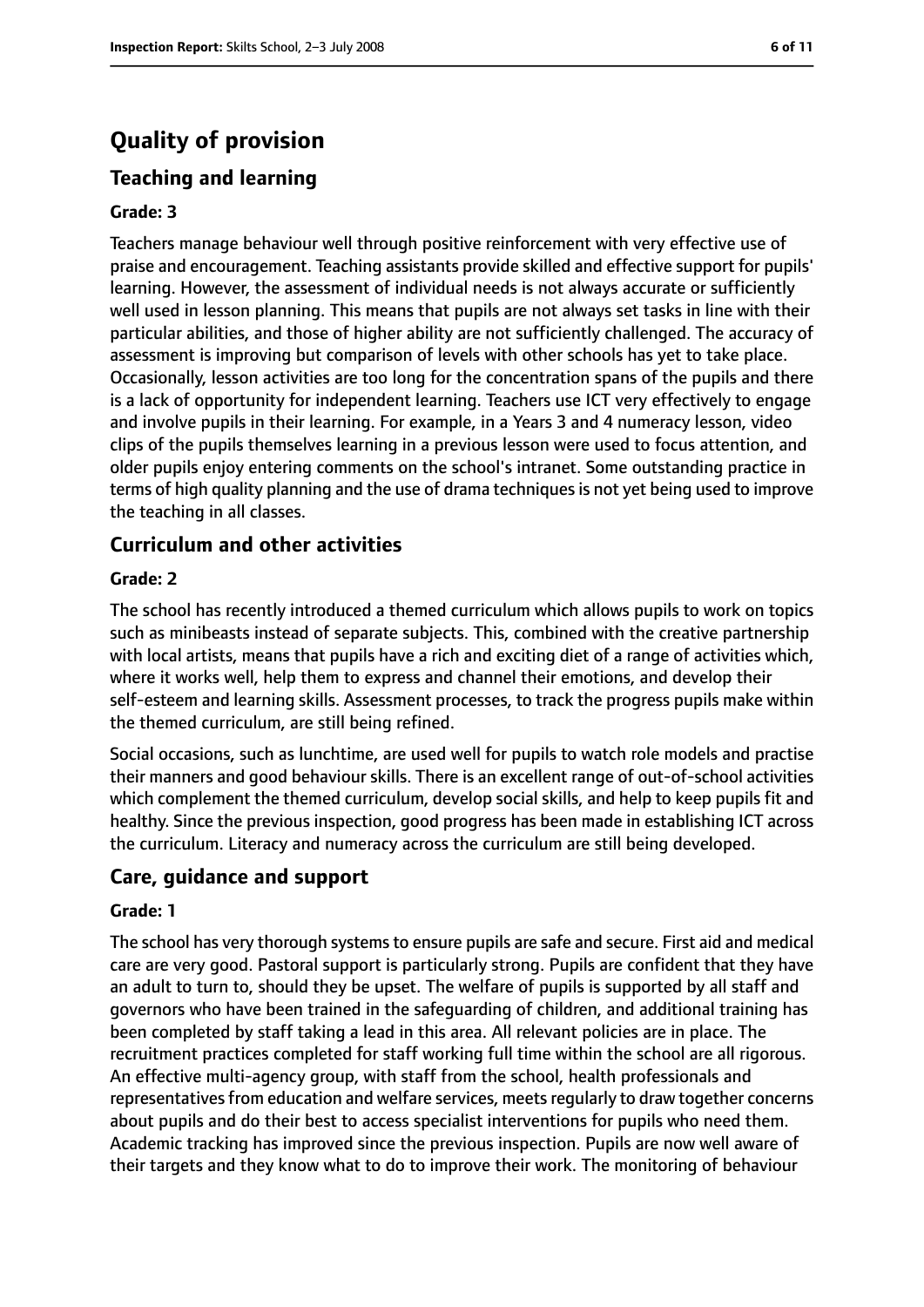and social skills is very good and pupils are able to talk fluently about the progress they have made in improving their behaviour and attitudes to learning.

## **Leadership and management**

#### **Grade: 2**

The headteacher has built a very strong senior leadership team, which in turn has helped to create a school with high expectations where every individual is valued and encouraged to do their best. Subject coordinators are developing good skills and experience. The staff have been involved in a restructuring of the monitoring and evaluation of the work of the school through subject reviews. These processes are now robust and challenging. The quality of teaching is monitored accurately by the school and support given to weaker teachers. All staff have had input into the school development plan, which sets out very clearly what is expected of each member of the team. This has had a marked impact on the input individuals make to whole school issues. Performance management targets for teachers are now linked to the school development plan and next year they will be linked to pupils' progress. The governing body has sharpened its approach to monitoring school performance since the previous inspection. Governors now have a good understanding of the strengths and weaknesses of the school, and are beginning to challenge and hold the school to account. Finances are managed well and the school has achieved the Financial Management Standard. The school does not fulfil statutory requirements in one aspect of equality legislation because no assessment has been done of the impact of the school's race equality policy.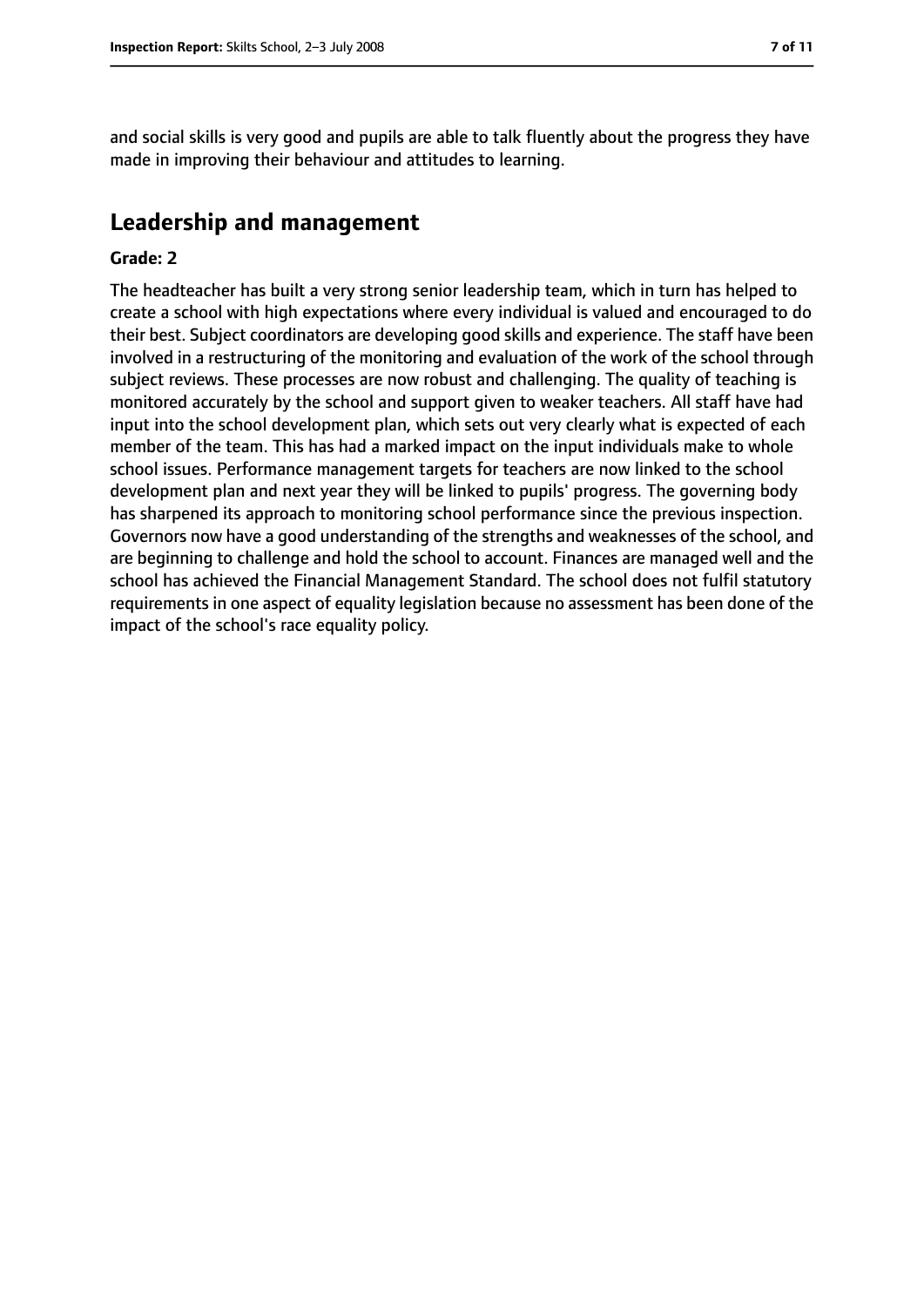**Any complaints about the inspection or the report should be made following the procedures set out in the guidance 'Complaints about school inspection', which is available from Ofsted's website: www.ofsted.gov.uk.**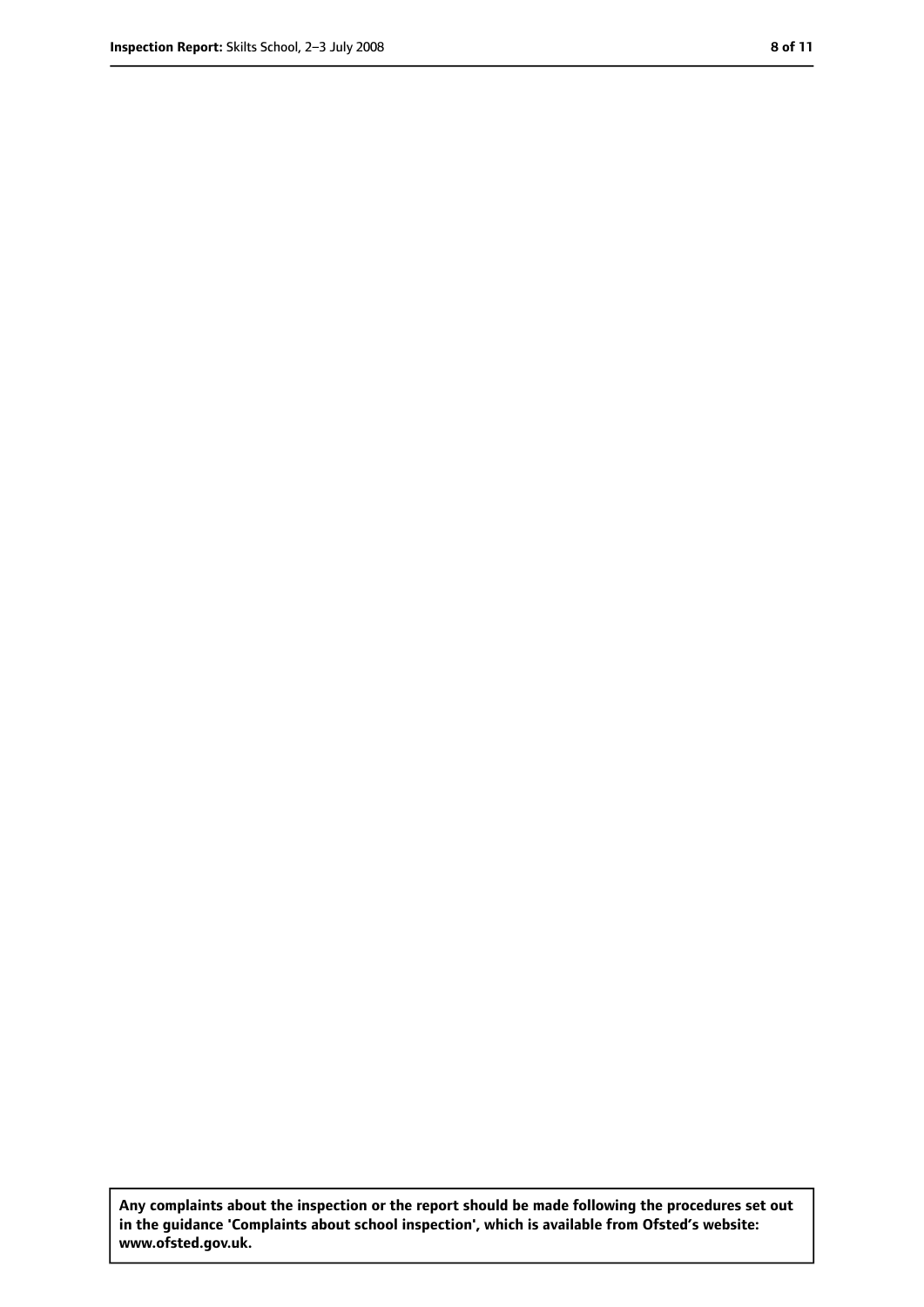#### **Annex A**

# **Inspection judgements**

| $\degree$ Key to judgements: grade 1 is outstanding, grade 2 good, grade 3 satisfactory, and | <b>School</b>  |
|----------------------------------------------------------------------------------------------|----------------|
| arade 4 inadeguate                                                                           | <b>Overall</b> |

## **Overall effectiveness**

| How effective, efficient and inclusive is the provision of education, integrated<br>care and any extended services in meeting the needs of learners? |     |
|------------------------------------------------------------------------------------------------------------------------------------------------------|-----|
| Effective steps have been taken to promote improvement since the last<br>inspection                                                                  | Yes |
| How well does the school work in partnership with others to promote learners'<br>well-being?                                                         |     |
| The effectiveness of boarding provision                                                                                                              |     |
| The capacity to make any necessary improvements                                                                                                      |     |

## **Achievement and standards**

| How well do learners achieve?                                                                               |  |
|-------------------------------------------------------------------------------------------------------------|--|
| The standards <sup>1</sup> reached by learners                                                              |  |
| How well learners make progress, taking account of any significant variations between<br>groups of learners |  |
| How well learners with learning difficulties and disabilities make progress                                 |  |

## **Personal development and well-being**

| How good is the overall personal development and well-being of the<br>learners?                                  |  |
|------------------------------------------------------------------------------------------------------------------|--|
| The extent of learners' spiritual, moral, social and cultural development                                        |  |
| The extent to which learners adopt healthy lifestyles                                                            |  |
| The extent to which learners adopt safe practices                                                                |  |
| How well learners enjoy their education                                                                          |  |
| The attendance of learners                                                                                       |  |
| The behaviour of learners                                                                                        |  |
| The extent to which learners make a positive contribution to the community                                       |  |
| How well learners develop workplace and other skills that will contribute to<br>their future economic well-being |  |

## **The quality of provision**

| How effective are teaching and learning in meeting the full range of the<br>learners' needs?          |  |
|-------------------------------------------------------------------------------------------------------|--|
| How well do the curriculum and other activities meet the range of needs<br>and interests of learners? |  |
| How well are learners cared for, quided and supported?                                                |  |

 $^1$  Grade 1 - Exceptionally and consistently high; Grade 2 - Generally above average with none significantly below average; Grade 3 - Broadly average to below average; Grade 4 - Exceptionally low.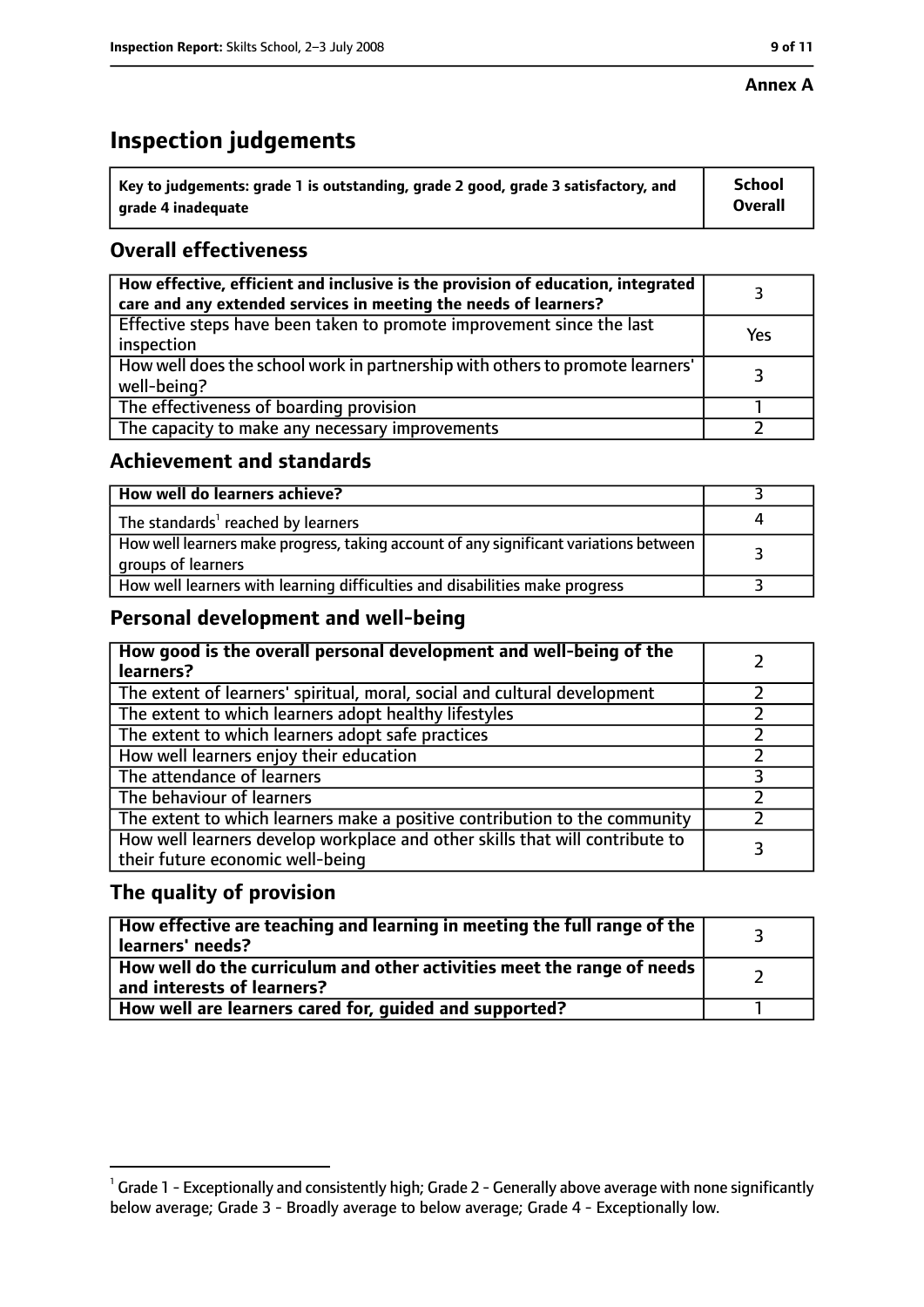# **Leadership and management**

| How effective are leadership and management in raising achievement<br>and supporting all learners?                                              |     |
|-------------------------------------------------------------------------------------------------------------------------------------------------|-----|
| How effectively leaders and managers at all levels set clear direction leading<br>to improvement and promote high quality of care and education |     |
| How effectively leaders and managers use challenging targets to raise standards                                                                 |     |
| The effectiveness of the school's self-evaluation                                                                                               |     |
| How well equality of opportunity is promoted and discrimination tackled so<br>that all learners achieve as well as they can                     | 3   |
| How effectively and efficiently resources, including staff, are deployed to<br>achieve value for money                                          |     |
| The extent to which governors and other supervisory boards discharge their<br>responsibilities                                                  |     |
| Do procedures for safequarding learners meet current government<br>requirements?                                                                | Yes |
| Does this school require special measures?                                                                                                      | No  |
| Does this school require a notice to improve?                                                                                                   | No  |